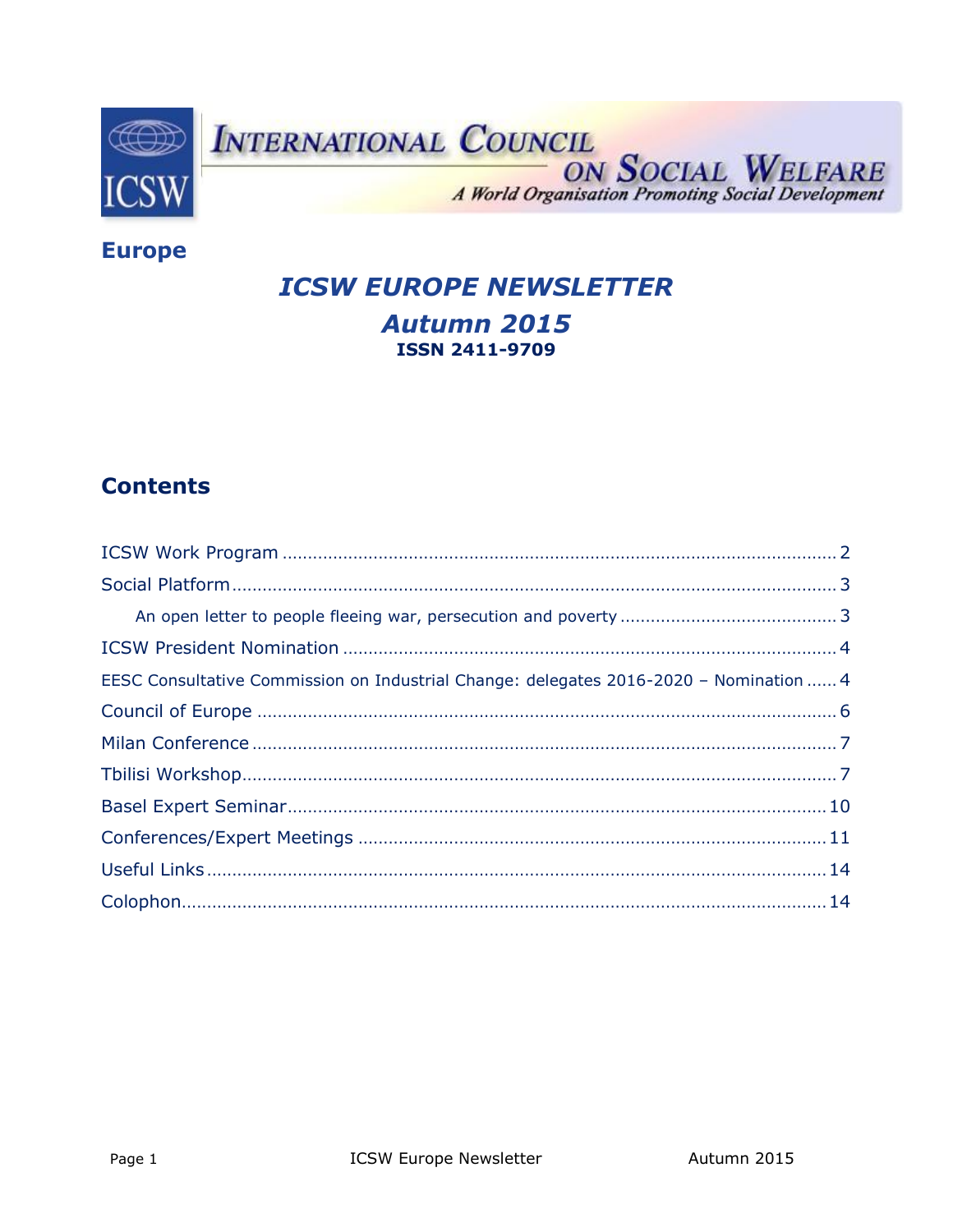# <span id="page-1-0"></span>**ICSW Work Program**

An ICSW Europe contribution to future ICSW Program and ICSW Europe Program:

#### **Suggested themes for Global Programme:**

- 1) Poverty (social and economic inequalities)
- 2) Migration
- 3) Children and young people

### **Suggested themes for ICSW Europe Programme:**

- 1) Poverty
- 2) Migration
- 3) Segregation (Social cohesion)
- 4) Aging

#### **Issues:**

- 1) Migration and promoting global responsibility for victims of violent national and international conflicts could be mentioned specifically (or conflict prevention by active social development).
- 2) Human Rights are very relevant issue.
- 3) Social dimensions of conflicts and migration could be emphasized globally.
- 4) Continuing the work with Social Protection Floor Initiative.
- 5) Working towards sustainability could be broadened, e.g. "Working toward economic, social and environmental sustainability". Welfare economy (social economy) and social investment policy.
- 6) Family policies "Positive parenthood".
- 7) International trade treaties as means of furthering ICSW's support for forms of global

taxation; Global Carbon Credit system as one example, which is in line with the goal for sustainable development.

Other ideas for discussion:

- 1) Possibilities and threats of EU harmonization (social cohesion) – social policy, immigrant issues etc. (Question about whether EU is the best possible platform to further ICSW's goals, e.g. should ICSW support integration or not).
- 2) Austerity policies of several EU countries represent a possible threat for social welfare in the EU. Evaluating (and mitigating) social effects of these policies could be one area of priorities and actions for ICSW. Comparing EU and non-EU (or non-Euro) countries might be relevant in this context.
- 3) Decline of traditional international cooperation, projects and development aid. Discussion whether this process (if it exists) is beneficial from ICSW's perspective or not: what are the issues, what are the alternatives etc.
- 4) The ageing of families is going to appeal to new services for households with strong dependence in spite of the improvement of life expectancy quality. It is the case for home care.
- 5) The conciliation between professional family life and professional life is going to require payment for parental vacation, but also daynursery services or nursery assistants, and also home employees, in more quantity.
- 6) The world progress of single-parent families (soon 25% in Europe in next years, current explosion in South America, beginnings in China), are certainly going to require basic welfare benefits, but also services of family mediation.
- 7) The emergence of the individualism and part of juvenile delinquency are going to require a support, called the "positive parenthood" in European Union, in contact with the Education.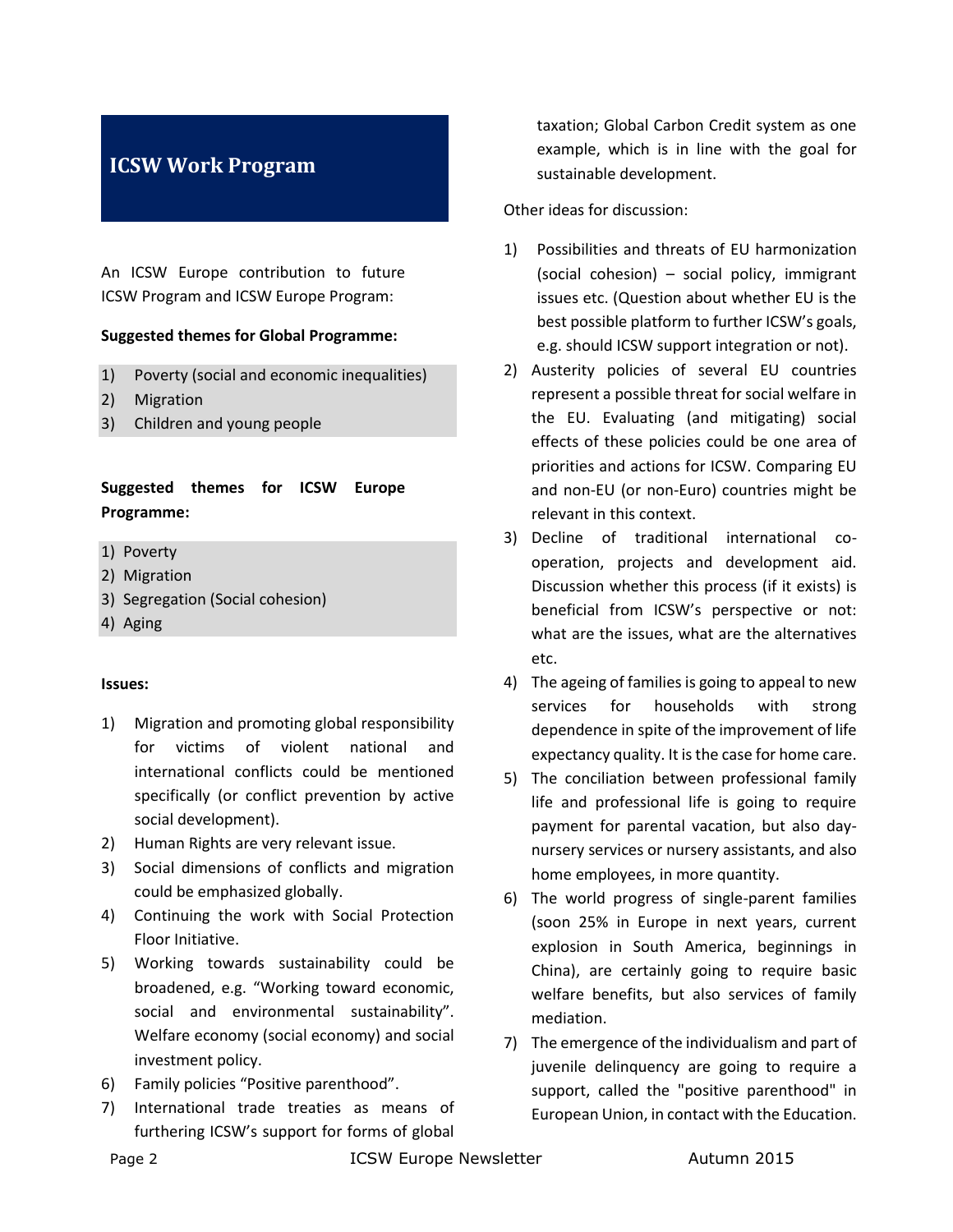- 8) The access to housing, now essential part of family budget, is going to favour its preservation in case of outstanding payments of rents.
- 9) Unemployment question, especially among the youth in Europa. That is 15% in OECD.
- 10) Emerging countries, in fight against the informal economy, and in the frame of a world base construction of social welfare, can be brought to reflect about the best ways and means to assure one fair social redistribution.

ICSW Europe will be active within Social Platform, which is the most representative organization representing European NGOs active within social sector.

Co-operation of national committee's (Member organizations) within regional and global organization should be farther improved.

*(Miloslav Hettes, ICSW Europe President, Philippe Steck, CNAF France)*

# <span id="page-2-0"></span>**Social Platform**

Social Platform in reaction to a current situation with refugee crisis has issued an open letter (available in different language versions: [Arabic,](http://www.socialplatform.org/what-we-do/over-arching-campaigns/migration/weapologise-%D8%A7%D9%84%D8%B9%D8%B1%D8%A8%D9%8A%D8%A9/) [Danish,](http://www.socialplatform.org/what-we-do/over-arching-campaigns/migration/weapologise-dansk/) [French,](http://www.socialplatform.org/what-we-do/over-arching-campaigns/migration/weapologise-francais/) [German,](http://www.socialplatform.org/what-we-do/over-arching-campaigns/migration/weapologise-deutsch/) [Greek,](http://www.socialplatform.org/what-we-do/over-arching-campaigns/migration/weapologise-%CE%B5%CE%BB%CE%BB%CE%B7%CE%BD%CE%B9%CE%BA%CE%AC/) [Hungarian,](http://www.socialplatform.org/what-we-do/over-arching-campaigns/migration/weapologise-magyar/) [Portuguese,](http://www.socialplatform.org/what-we-do/over-arching-campaigns/migration/weapologise-portugues/) [Spanish](http://www.socialplatform.org/what-we-do/over-arching-campaigns/migration/weapologise-espanol/) an[d Swedish\)](http://www.socialplatform.org/what-we-do/over-arching-campaigns/migration/weapologise-svenska/).

### <span id="page-2-1"></span>**An open letter to people fleeing war, persecution and poverty**

"As Europeans, [We Apologise](https://mobile.twitter.com/hashtag/weapologise) on behalf of our national and European leaders for their inexcusable lack of coordinated humanitarian aid to the situation you and thousands of others are in while crossing our borders to escape war, persecution and poverty.

We understand that making this journey was not an easy decision for you and may have involved putting the lives of your loved ones at risk, or worse. We will continue to urge our decisionmakers to provide safe and regular channels to the EU, so that your wellbeing does not rest in the hands of people smugglers.

Civil society organisations and thousands of people across the EU are taking a stand despite many governments' inaction by opening their homes, sharing their food and donating their clothes. We will keep pressuring our politicians to fulfil their humanitarian obligation to ensure the provision of such services rather than leaving it up to individuals or organisations to provide them without support.

The decision you made that led you here to Europe required a lot of courage. We implore our leaders to demonstrate the same courage by coming together to find a pan-European response that respects each individual's human rights regardless of their status

While several of our leaders seem to have forgotten the EU's core values of solidarity and human rights, we have not. The EU has the capacity to welcome you with open arms, and the unwillingness to do so is an embarrassment to us. We acknowledge your right to seek refuge in safer regions and to be treated with dignity. We also recognise the contribution that you can make and we will fight to give you this opportunity".

*[\(http://www.socialplatform.org/what-we-do/over](http://www.socialplatform.org/what-we-do/over-arching-campaigns/migration/weapologise/)[arching-campaigns/migration/weapologise/\)](http://www.socialplatform.org/what-we-do/over-arching-campaigns/migration/weapologise/)*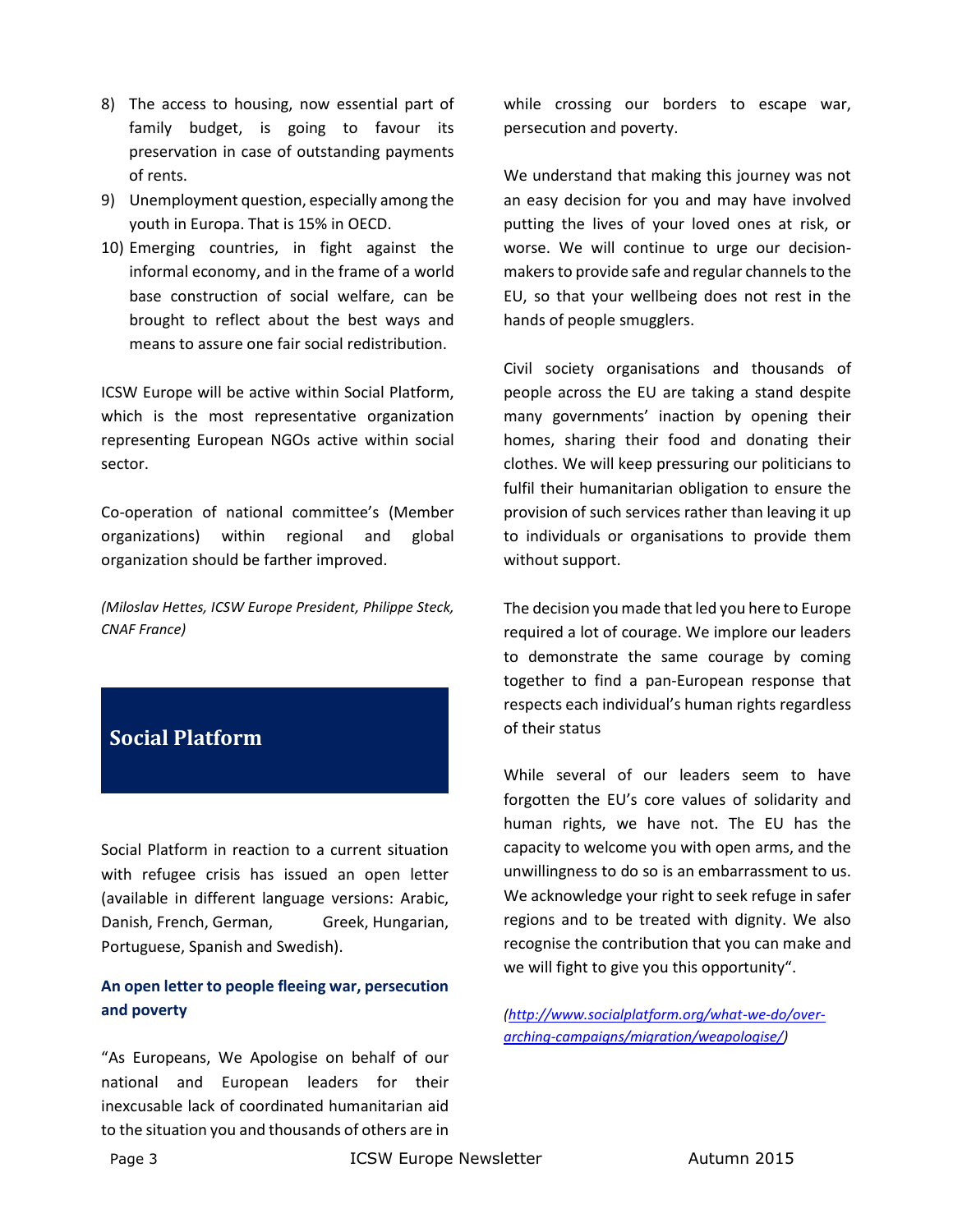## <span id="page-3-0"></span>**ICSW President Nomination**

**The President of the International Council on Social Welfare (ICSW) – Nomination**

The Management Committee of the International Council on Social Welfare announced a worldwide search for a new President of the organization. The presidency of the ICSW is a prestigious honorary position that is not remunerated.

The President provides strategic and policy guidance to the organization, represents the ICSW in international meetings and other fora, and chairs the meetings of the Management Committee and the International Board. He is supported in his work by the Executive Director in New York and the Global Administrative Office in Entebbe, Uganda.

The position should be filled by 1 February 2016. The President will be elected by ICSW member organizations through electronic vote in December 2015. The mandate of the President has a duration of four years and is non-renewable. It is essential that a new President assume her/his position well before the next General Assembly of ICSW and the Joint World Conference in Seoul **at the end of June 2016**.

Interested candidates should have sent a letter of nomination accompanied by a personal statement and a detailed Curriculum Vitae before 15 October 2015. The new President will be elected before the end of 2015 year (or before the end of January 2016 at the latest).

ICSW Europe has nominated current ICSW Europe President – **Miloslav Hettes**.

<span id="page-3-1"></span>**EESC Consultative Commission on Industrial Change: delegates 2016-2020 – Nomination**

**Purpose of the CCMI**: "*The European Economic and Social Committee set up the CCMI in 2002 taking on the heritage of the former European Coal and Steel Community when the Treaty expired. The CCMI is made up of 51 EESC members representing equally the three Committee's Groups and 51 external delegates, drawing on a wide range of knowledge and experience gained in a variety of socio-occupational organisations in various sectors affected by the modernisation of the economy. The CCMI's primary role is based on anticipation, pre-emption and analysis so as to ensure positive common approaches to the management of industrial change from an economic, social, territorial and environmental point of view*".

*(Pierre Baussand, Director of Social Platform)*

### **Nomination to the EESC Consultative Commission on Industrial Change: delegates 2016-2020**

The EESC asked Social Platform to propose 2 candidates (and one alternate to replace them in their absence) for the Consultative Commission on Industrial Change (CCMI) for the period 2016-2020 (deadline for sending proposals **by 4 November at the latest.** The Bureau of Group III will make the final selection in November [2015], in order to allow the CCMI mandate to begin on **1st January 2016**.

Dirk Jarré, President of EURAG has been Social Platform's representative to the CCMI's last mandate (2010-2015).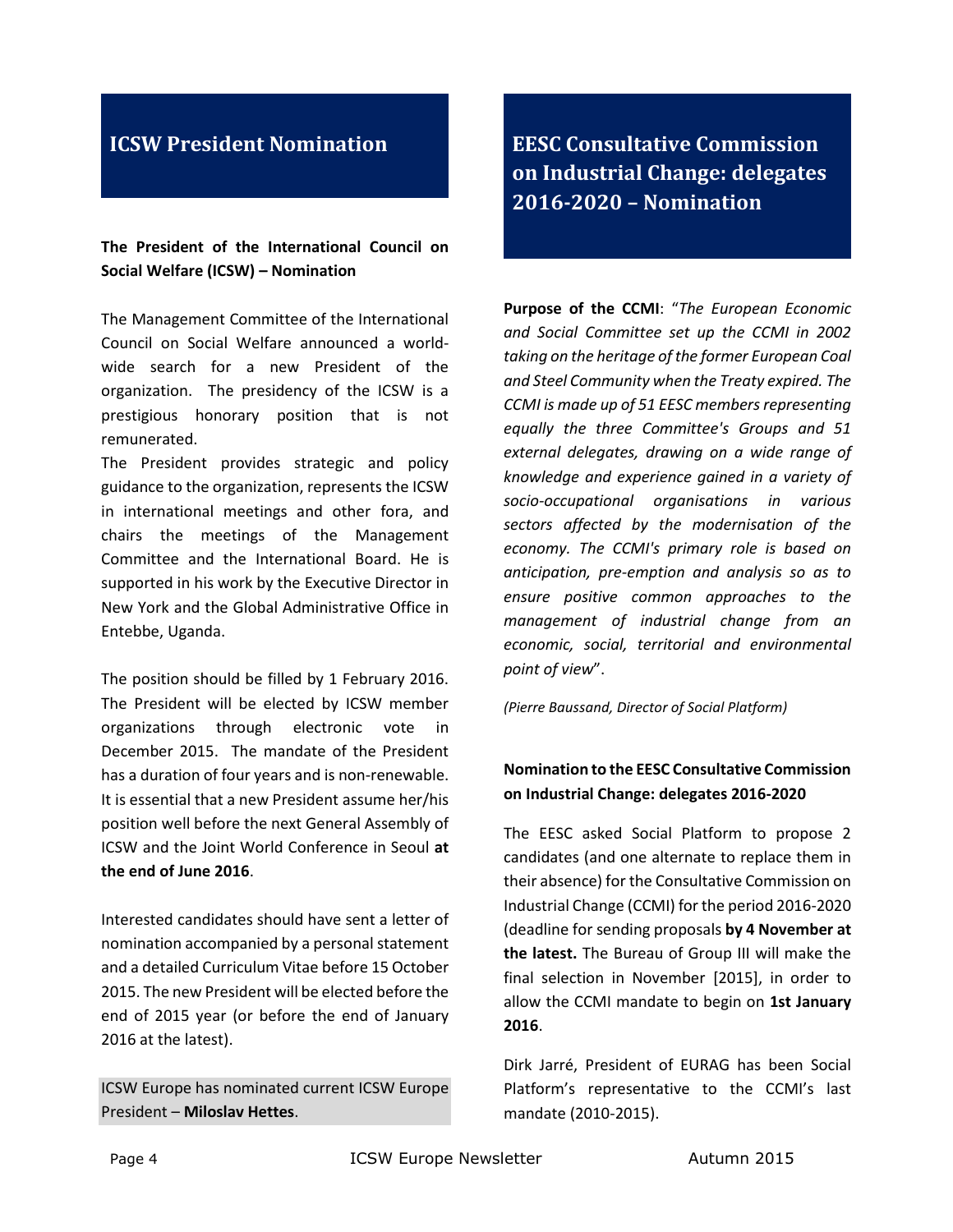Following the EESC call for nomination for its Consultative Commission on Industrial Change, Social Platform proposes the following two candidates:

**Dirk Jarré** (President of EURAG)

**Miloslav Hetteš** (President of ICSW Europe).

\_\_\_\_\_\_\_\_\_\_\_\_\_\_\_\_\_\_\_\_\_\_\_\_\_\_\_\_\_\_\_\_\_\_\_\_\_\_\_\_

#### Dirk Jarré (President of EURAG)

*"EURAG is proud to be one of the founding members of the Platform of European Social NGOs. For many years I have had the honour to serve the Social Platform as member of the Management Committee, as Vice-President (three mandates) and as chair of one of its permanent working groups. Since several years I am, in my function as President of EURAG, a member of the Bureau of the United Nation Economic Commission for Europe's governmental "Working Group on Ageing" where my responsibility consists in representing civil society concerns".*

The candidate Dirk Jarré possesses profound knowledge of European integration issues, European institutions, processes and working methods, being a university lecturer on such topics. In addition he also has extensive practical expertise in the functioning of the European institutions having already served the European Economic and Social Committee, the Social Platform and other organisations in this context.

Dirk Jarré has worked for more than 30 years in the area of general as well as specific social policy in the European as well as in the global context  $$ with particular focus on its relations with general societal and economic issues and developments. Since more than a decade he has frequently served the European Economic and Social Committee as an expert on such matters.

#### Miloslav Hetteš (President of ICSW Europe)

*"I wish to use my experience and knowledge in employment, industrial relations, sustainable development and in environmental balance with the social development. My intention is to advise The European Economic and Social Committee's Consultative Commission on Industrial Change (CCMI).* 

*Important now are those areas of the industries and their production and consumption chains in which the EU is active. There is ongoing industrial change in many sectors that create repercussions on employment, social and structural policy measures, environmental and sustainable development policy, energy policy and trade policy. Especially I can be useful in questions of industrial change in the new Member States and candidate countries.*

*ICSW Europe is an independent part of global organization (since 1928) that works for sustainable social and economic development for everyone. ICSW Europe stands for an integrated approach of economic, social and socio-cultural strategies and actions. ICSW Europe promotes forms of social and economic development, which aim to reduce poverty, hardship and vulnerability, especially amongst disadvantaged people; strives for recognition and realization of fundamental rights to employment; promotes policies and programs which strike an appropriate balance between social and economic goals and which respect cultural diversity. ICSW Europe seeks implementation of these objects by governments, international organizations and nongovernmental agencies in cooperation with its network of national organizations in Europe. ICSW Europe provides also an arena for international dialogue between practitioners, researchers and policy makers.*

*ICSW Europe is a member of Social Platform. I will* 

Page 5 **ICSW Europe Newsletter** Autumn 2015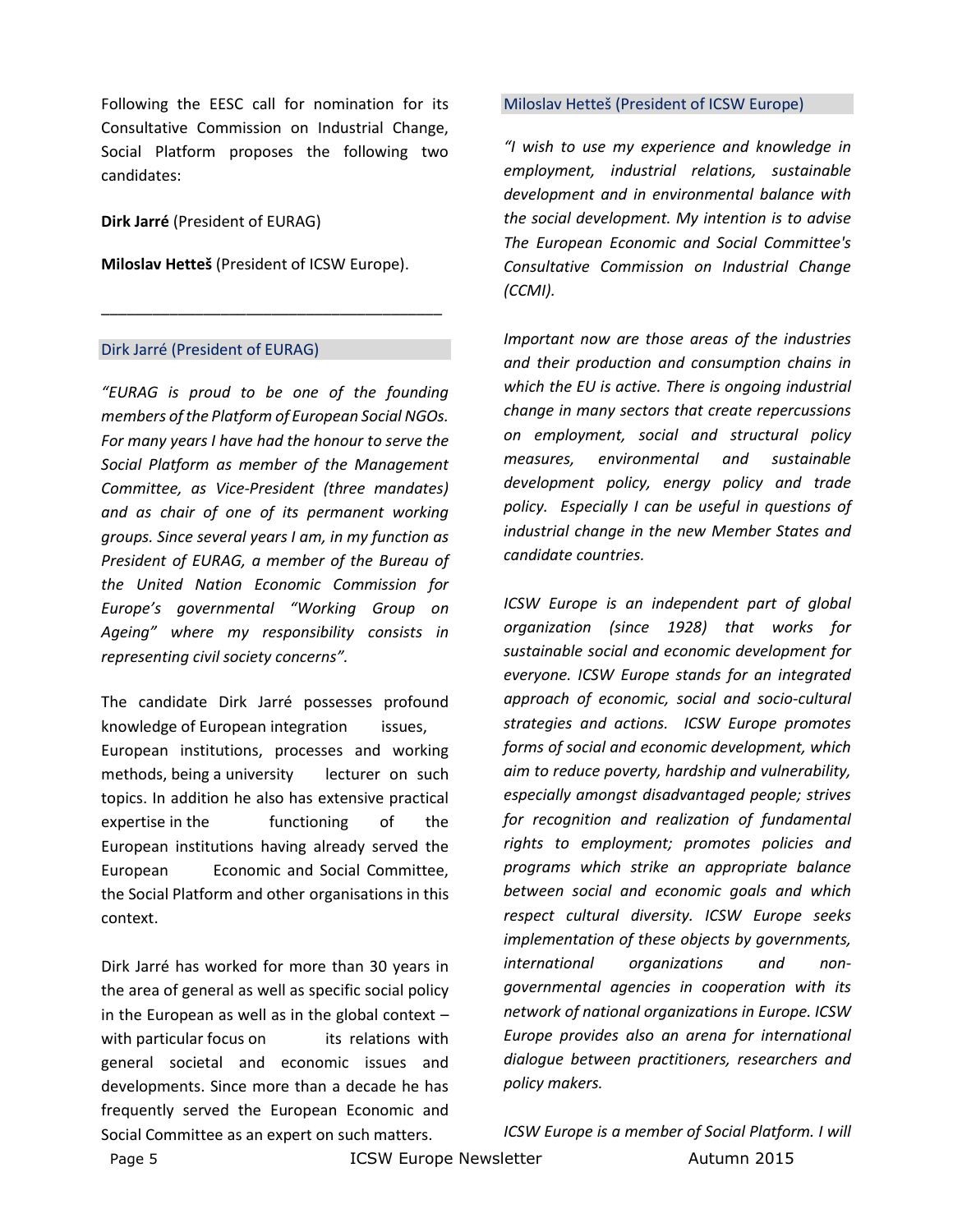*be representing also common position of the Social Platform as the largest platform of European rights and value-based NGOs working in the social sector.* 

*In this way, I will use my experience of 17 years work national ministry of labour and foreign affairs in senior positions (structural funds, expert work in Bosnia and Herzegovina); EU (EPSCO representative for 6 years, SPC, EMCO, EU/ASEM working group chair in Indonesia, labour law twinning expert work in Macedonia); work with the International Labour Organization (expert work on shadow economy in Bosnia and Herzegovina, Moldova); Deputy Permanent Representative to the UN United Nations (resolution on elderly rights, working group on ageing chairing, social and sustainable development chairing).*

*My intention is to concentrate activities and experience with EU procedures and the acquis on the work with The European Economic and Social Committee's Consultative Commission on Industrial Change. I have time and availability for active contribution and attendance at meetings. My duties within ICSW Europe and in other activities will be not limited this new activity".*

# <span id="page-5-0"></span>**Council of Europe**



**CONFERENCE OF INGOS** OF THE COUNCIL OF EUROPE

CONFERENCE DES OING DU **CONSEIL DE L'EUROPE** 

The first information visit, as was announced in the new Action Plan of the Conference of INGOs adopted last June, was prepared. The countries selected for the first visit were: **Bulgaria, Moldova** and **Romania**. The period of the visit was fixed between **26th October and 7th November, 2015**.

The participation of organized civil society in decision-making process at local and national level is the cross-cutting theme to be discussed through the various activity sectors in which the NGOs encountered are involved. The objective is twofold: to better know how the NGOs are involved in the process of development and implementation of public policies and how they themselves mobilize the population around the actions of general interest.

During this visit, the Conference of INGOs intended to inform national NGOs about the actions and legal instruments developed by the Conference of INGOs and the Council of Europe and collect the information on participatory practices implemented in the visited country. The visits contributed to identify the innovative practices of NGOs and the obstacles they encounter in their daily work.

*(Anna Rurka, President of the Conference of the INGOs of the Council of Europe)*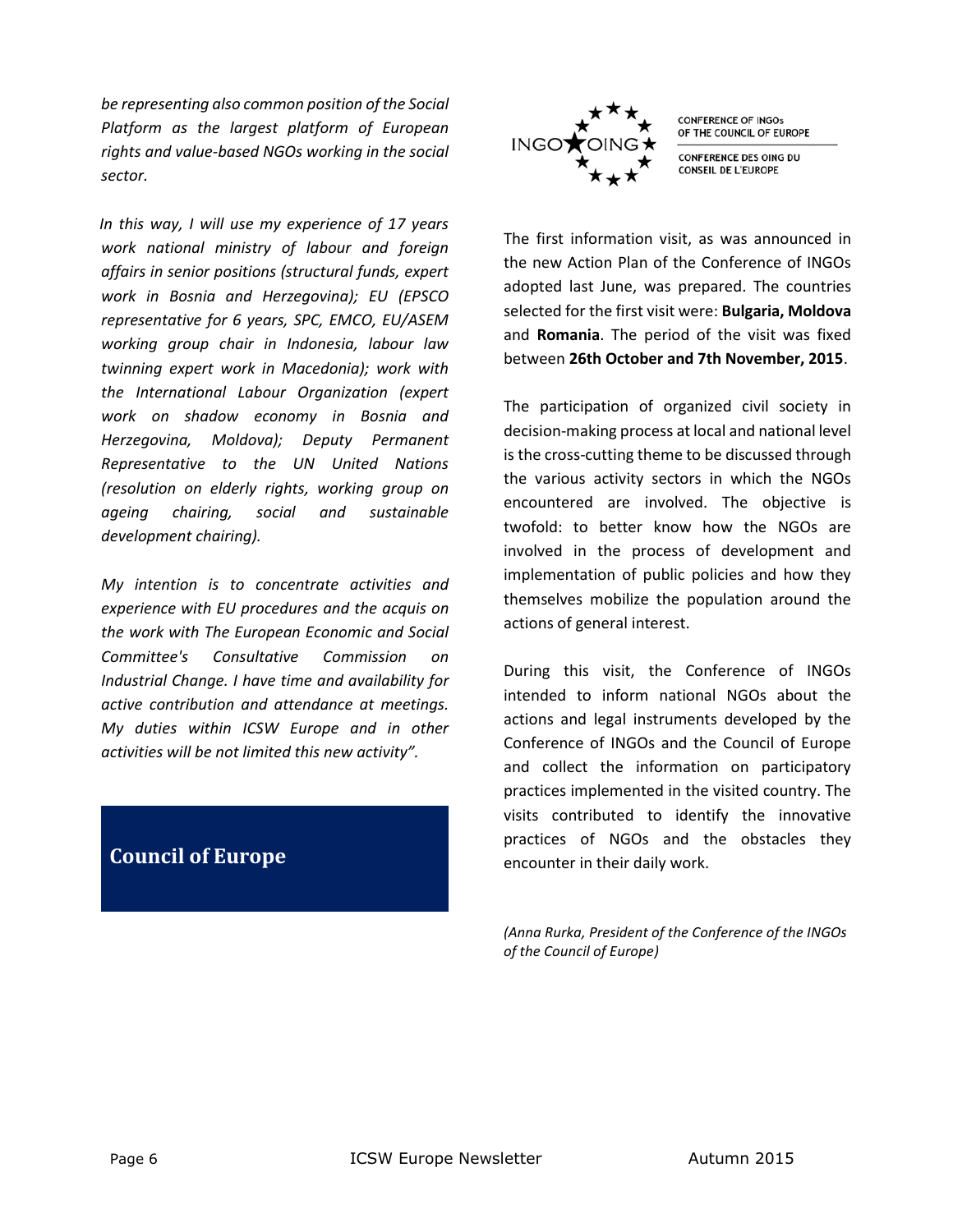# <span id="page-6-0"></span>**Milan Conference**

EASSW

The conference "**Social Work Education in Europe: towards 2025**" was held in Milan, Italy, from **29th June to 2nd July 2015**. During this event the major breakthroughs and developments in the field of Social Work education, with a specific focus on Europe but from a global perspective were discussed. In addition to a top-rate scientific and educational program, there were many opportunities for networking, hands-on learning and sharing experiences and ideas about the future of social work education.

The conference partners:

Bicocca University Milan

European Association of Schools of Social Work (EASSW)

Italian Association of Teachers of Social Work (AIDOSS)

PowerUs – Service User Co-production in Social Work Education and Research

**Annelise Murakami** (ICSW Europe Board member) made a presentation on **Human rights based Citizenship**.

**MIloslav Hettes** contributed with the presentation **Social Protection Floors in Education.**

For the program of the conference see: <http://www.eassw.org/2015/program.html>

*(editor ICSW Europe)*

# <span id="page-6-1"></span>**Tbilisi Workshop**

ICSW Europe Regional Workshop took place at Tbilisi State University in Tbilisi (Georgia) on **October 30th, 2015**. 58 participants (50 were assumed) took part in the event.

**Participant countries:** Georgia, Armenia, Azerbaijan, Finland, Kazakhstan, Lithuania, Moldova, Norway, Russian Federation, Slovakia, Sweden.

**International organizations/international NGOs**: HelpAge International, ICSW Europe, IFSW, ILO Geneva, UNICEF CEE/CIS RO, UNICEF Georgia.



ICSW Europe plans to support social protection floors by using country examples; it is important to deal with EU member and non-member states, protection of human and social rights, to fight with exclusions and to work with different target groups as well with marginal. Poverty reduction, working poor, support of the poorest, refugees and homeless people, poverty in extreme rural areas, migration problems are among current problems in the region as is included in work program of ICSW.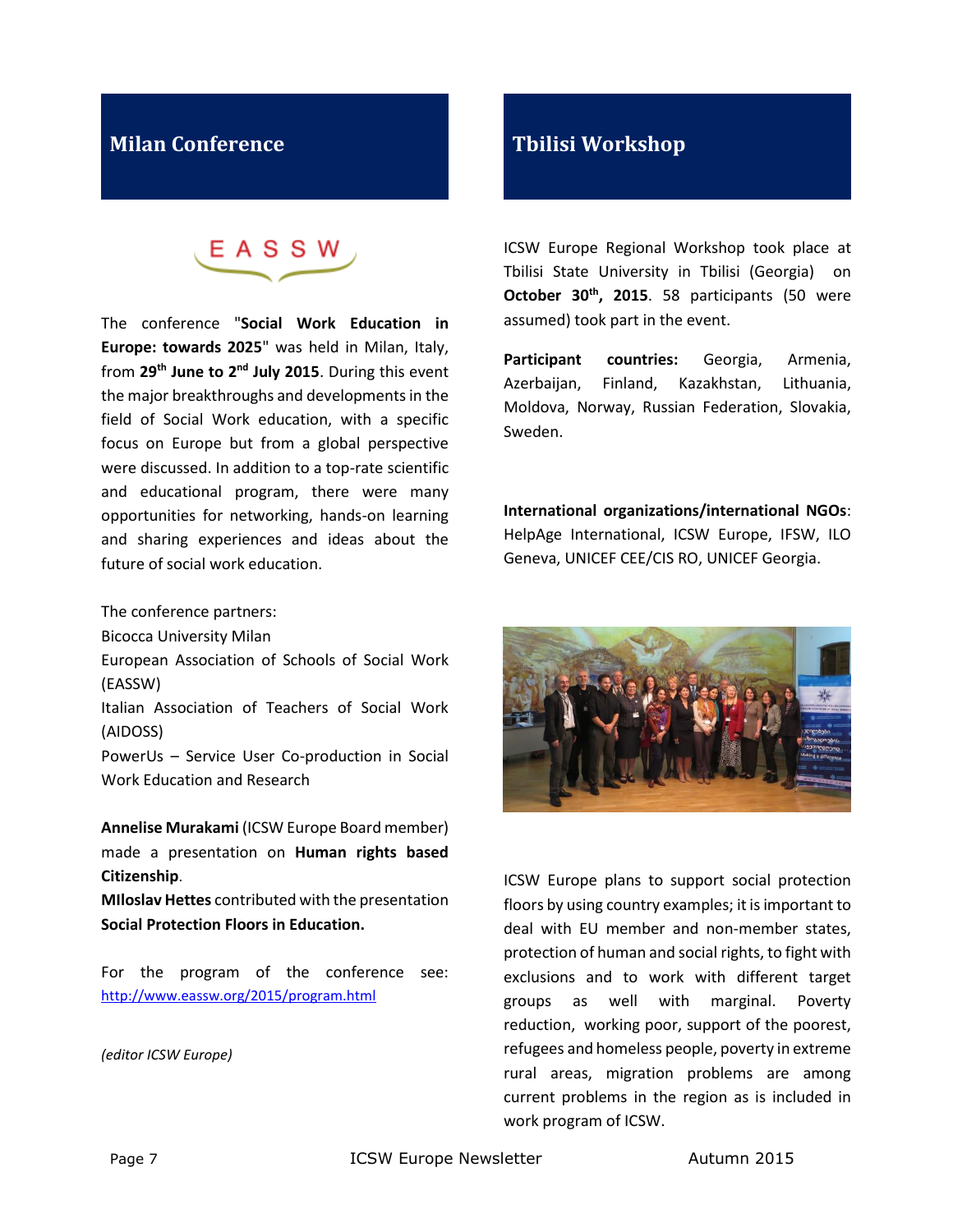ICSW Europe plans to work and expand the number of people and countries involved in promoting social welfare. In order to be a reliable and leading forum for the debate on social policy in Europe it needs more members and active members from this region. Invited were representatives from the region.

Results of the meeting will be published and used in future development of SPFs and will serve as a good example of regional cooperation within ICSW Europe.

The topics focused on **social protection, social investment and social protection floor**.

#### **Program:**

09:30 – 10:00 Registration 10:00 – 10:20 Opening **Ia Shekriladze**, Director, Georgian Association of Social Workers (GASW) **Miloslav Hettes**, President, ICSW Europe

#### **10:20 – 11:30 Morning Session:**

*Social Protection Floors, Social Investment, Social Protection, Session I* 

#### Moderator: **Solveig Askjem**

- *"Social Protection Floors as an Investment in Central and Eastern Europe",* **Miloslav Hettes**, Bratislava, ICSW Slovakia

- *"NGOs within Council of Europe Social Protection Activities"*, **Thomas Goldberg**, Stockholm, ICSW Sweden

- *"Long-term care for older persons as part of Social Protection Floors: An ILO perspective",*  **Xenia Scheil-Adlung**, International Labour Organization, Geneva

- *"Social Protection Floors and Demographic Ageing: Regional Trends and Considerations",* 

**Roza Rayapova**, **Daniel Horn,** HelpAge International

- Discussion

#### **11:30 – 12:00 Coffee/Tea Break**

*Social Protection Floors, Social Investment, Social Protection, Session II* 

"Local, National, Regional Issues, Social Protection, Social Work, Social Development" – Part I

Moderator: **Natia Partskhaladze** 

12:00 – 13:50

- *"Social Protection Floor for Europe and Region",*  **Angele Cepenaite**, Vilnius, ICSW Lithuania

- *"The challenge of effective social protection in absence of strong social work: A plan for action",*  **Vadim Moldovan**, Director of Project Casa Mare, Republic of Moldova

- *"Development of System of Social Protection of Population in Russia",* **Ludmila Kononova**, Moscow Institute for Rising Qualifications of Social Workers (IPDSSE), Russian Federation

- *"Social work and the changing welfare system in Kazakhstan",* **Sofiya An**, Nazarbayev University, Astana, Kazakhstan

- Discussion

**13:50 - 14:40 Lunch Break**

#### **14:40 – 16:00 Afternoon Session:**

*Local, National, Regional Issues, Social Protection, Social Work, Social Development – Part II - Caucasus* 

#### Moderator*:* **Salome Namitcheishvili**

- *"Social Protection situation in Georgia",* **Nino Shatberashvili,** ICSW Georgia/GASW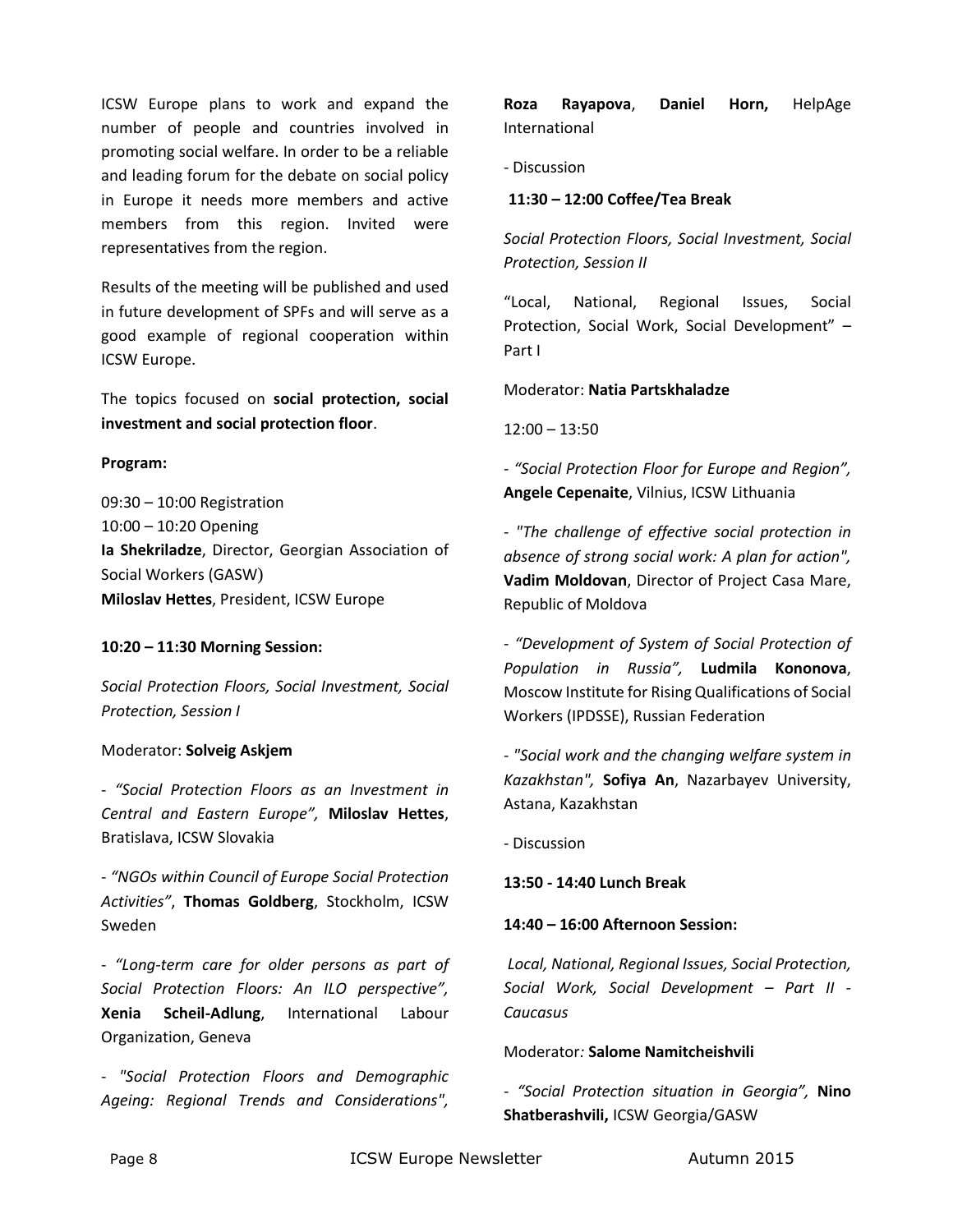- *"The Role of the Third Sector in the Structure of Social Protection in Armenia",* **Gohar Barseghyan,**  ICSW Armenia/Mission Armenia NGO, Yerevan, Armenia

- *"Social protection and role of social workers in Azerbaijan",* **Gunay Ismayilova**, Azerbaijan Social Work Public Union, Baku, Azerbaijan

- Discussion

**16:00 – 16:15 Short Break** 

**16:15 - 17:00 Regional Memorandum and Closure**

16:15 – 16:30 Memorandum/Conclusions Draft Presentation, ICSW Europe, ICSW Georgia/GASW

16:30 – 16:45 Regional Memorandum Discussion

16:45 – 17:00 Closing remarks

#### *Memorandum:*

Participants of the ICSW Europe international workshop "Social Protection Floors – Regional and International Experiences" in Tbilisi, Georgia, 30<sup>th</sup> October 2015, share the Social Platform position on social situation in Europe. Civil society organisations are in a unique position to connect European and national policy-makers with the people and services their policies directly affect.

*(N.B. Social Platform is the largest civil society alliance fighting for social justice and participatory democracy in Europe. Consisting of 48 pan-European networks of NGOs, we campaign to ensure that EU policies are developed in partnership with the people they affect, respecting fundamental rights, promoting solidarity and improving lives).*

Page 9 **ICSW Europe Newsletter** Autumn 2015 In time of political crisis over migration and alarmingly high poverty, social exclusion and inequality, the claim that Europe is in economic recovery remains a myth for many people across Europe. Job creation alone is not enough,

especially given the current in-work poverty epidemic and rising job insecurity.

Austerity-driven measures have led to discriminatory measures and decreasing social standards, as well as violations of fundamental rights.

Social policy must be recognised as an investment in human capital rather than a cost. Investment across the life cycle has measurable benefits – both socially and economically.

ICSW Europe remind importance of universally accessible social standards which would include:

1. **Adequate minimum income** schemes of at least 60% of national median income to protect people against poverty across the life cycle, linked to reference budgets that capture real needs in relation to access to goods and services.

2. **Adequate minimum wage** has to be set higher than adequate minimum income and with a minimum threshold of at least 60% of national median wage.

3. **Common standards for unemployment benefits** set at a level above adequate minimum income. Wide coverage must be ensured to avoid the exclusion of people who have not yet worked or have only worked for a limited period.

4. **Rights-based and non-discriminatory access** to quality, inclusive and affordable social, health, education and lifelong learning services, recognising that investment in such services also have a high potential for job creation.

We urge our governments to explore how its own financial instruments can support a more ambitious social agenda, whilst also speaking out against national budget cuts in the fields of social protection and services.

The adoption of Recommendation 202 by national tripartite delegations at the ILO Conference was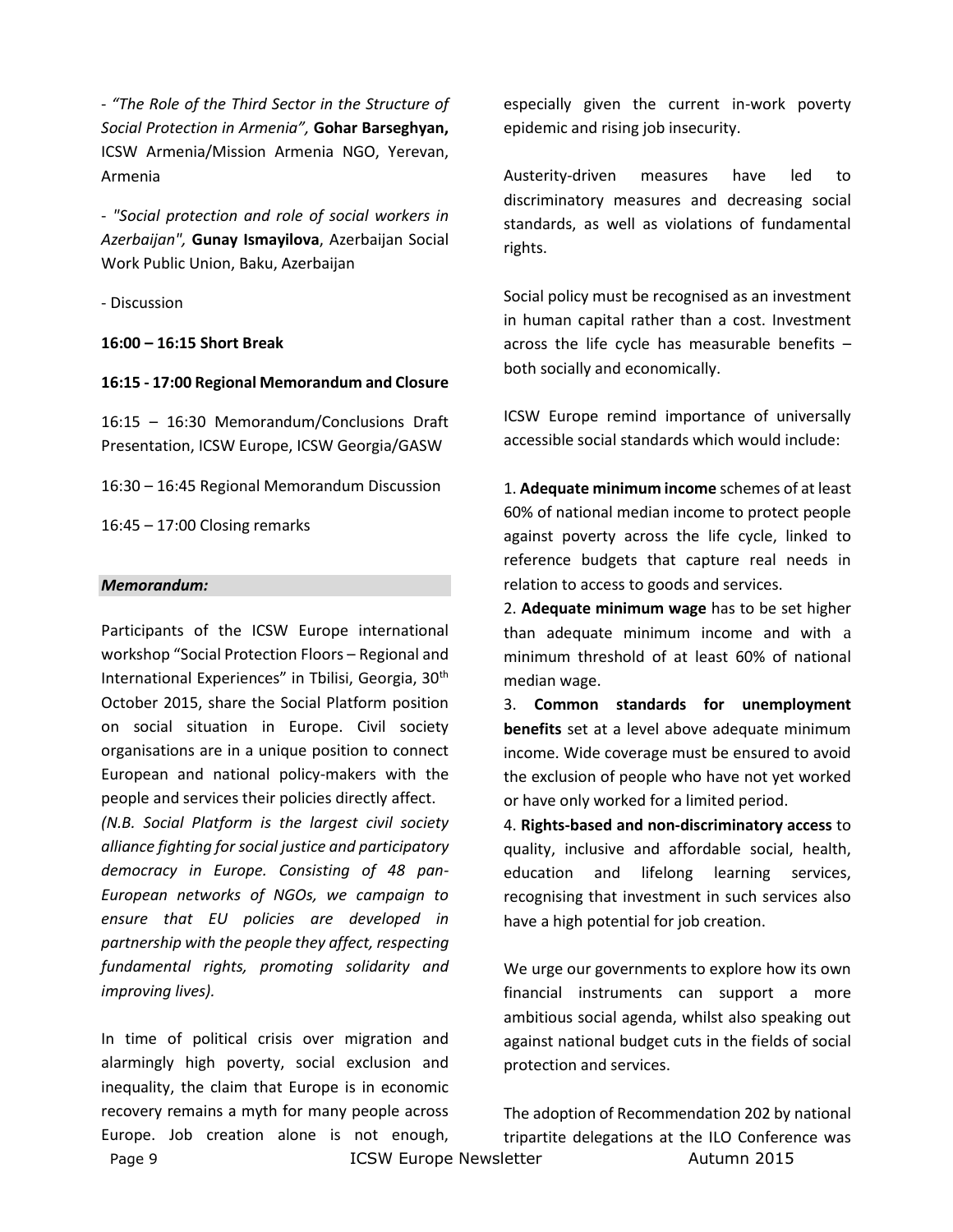justified by the social situation, especially since the crisis. Not all European citizens benefit from the social protection floor. ICSW Europe stresses, that ILO member states have a commitment to keep the social protection floor defined nationally, with its content, level and funding depending on the authorities in each country.

Civil society organisations are in a unique position

to connect policy-makers with the people ÷ and services their policies directly affect. Civil society organisations represent underused resource that can help deliver a more socially just Europe – a goal that is in our common interest. We look forward to sharing our expertise for common good and sustainable social development.

**European national governments have to accept SPFs** as new sustainable policy and not only as safety nets that redress the marginal imbalances of a mainstream market-based approach.

In Tbilisi, October 30, 2015

*(Miloslav Hettes, ICSW Europe President)*

# <span id="page-9-0"></span>**Basel Expert Seminar**





Expert seminar **"Social benefit – development, challenges, consequences. A Comparative Perspective: Austria, Germany and Switzerland"** took place in Basel on **November 9th – 10th, 2015**.

All proceedings were in German with no interpretation into English.

**Program** *(in German):*

#### **1. Tag: Montag, 9.November 2015**

**14:00** Eröffnung ExpertInnen-Meeting **Begrüssung:** Dorothee Guggisberg, Geschäftsführerin **SKOS** Michael Chalupka, Präsident ÖKSA Michael Löher, Vorstand Deutscher Verein Moderation 1. Tag Dorothee Guggisberg

### **14:15**

Sozialpolitik auf dem Prüfstand: Sozialhilfe im Kontext der aktuellen politischen, wirtschaftlichen und rechtlichen Entwicklungen in den drei Ländern.

#### **Keynotes**:

Prof. Dr. Carlo Knöpfel



Mag. Dr. Marcel Fink

Page 10 **ICSW Europe Newsletter** Autumn 2015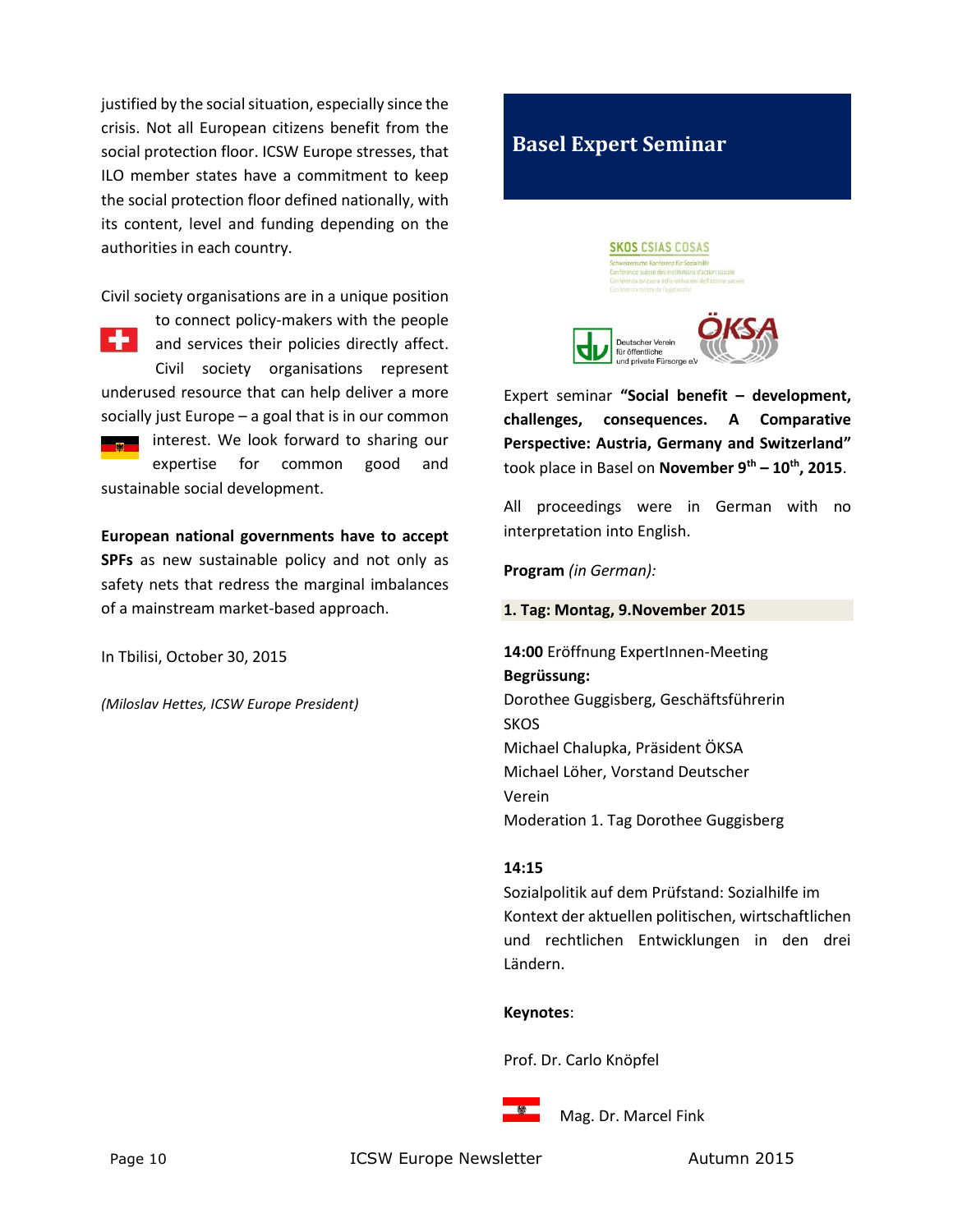### Prof. Dr. Gerhard Bäcker

#### **15:30** Kaffeepause

**16:00** Stand der aktuellen Diskussion und Entwicklungen in den drei Ländern Diskussion Plenum

**17:45** Fazit und Schlusswort zum ersten Tag Dorothee Guggisberg **18:00** Apéro

**19:30** Nachtessen

#### **2. Tag: Dienstag, 10. November 2015**

#### **9:00**

Begrüssung und Zusammenfassung vom Vortag Mag. Michael Chalupka

Moderation 2. Tag Mag. Michael Chalupka

#### **9:15**

Auswirkungen der politischen, wirtschaftlichen und rechtlichen Entwicklungen auf die Sozialhilfe: Ausgestaltung, Leistungsumfang und Perspektiven in der Sozialhilfe

### **Keynotes:**

Reiner Höft-Dzemski

Mag. Andrea Otter

Dr. iur. Claudia Hänzi

**10:30** Kaffeepause

### **11:00**

Zukunftsorientierte Modelle und Praxislösungen in den verschiedenen Ländern

Folgerungen für die Versorgung armutsbetroffener Personen, die institutionellen Rahmenbedingungen und die sozialpolitischen Perspektiven

*Diskussion Plenum*

#### **Barriet Street 12:45**

Schlusswort Michael Löher Verabschiedung Dorothee Guggisberg **13:00** Ende der Veranstaltung

<span id="page-10-0"></span>

### **Human Rights Citizenship and Social Protection Floor**

Europe and Denmark are changing. International Council on Social Welfare Denmark will put a critical focus on the European view of humanity and human rights and hereby invite you to the conference on **December 9th, 2015 (Wednesday) at 9:30 – 16:00** in PH Metropol, Kronprinsesse Sofies Vej 35, 2000 Frederiksberg, Denmark.

The conference is a collaboration with SDS Danish Social Workers Students and Metropolitan University College, with support from EuropaNćvnet (Danish Ministry of Culture) and ICSW Europe.

**Program** (the main language of the conference is **Danish**):

Moderator: Marianne **Skytte**, Professor at Aalborg University, Copenhagen, Institut for Sociology & Social Work, board member ICSW Denmark **9:00 – 9:20** Enrollment & coffee

**9:20 – 9:30** Welcome

Annelise Murakami, Chairman ICSW Denmark, Board member ICSW Europe, Professor Metropolitan University College

**9:30 – 10:25** Views of human nature & challenges in a user mobilizing perspective Iain Ferguson, Professor in Social Work and policy, University of the West of Scotland

**10:25 – 11:05** User experiences & mobilization Anja Plesner Bloch, Chairman Brugernes Akademi (Users Academy) og Board member and Userrepresentative at Gadejuristen (Street lawyers)

Page 11 **ICSW Europe Newsletter** Autumn 2015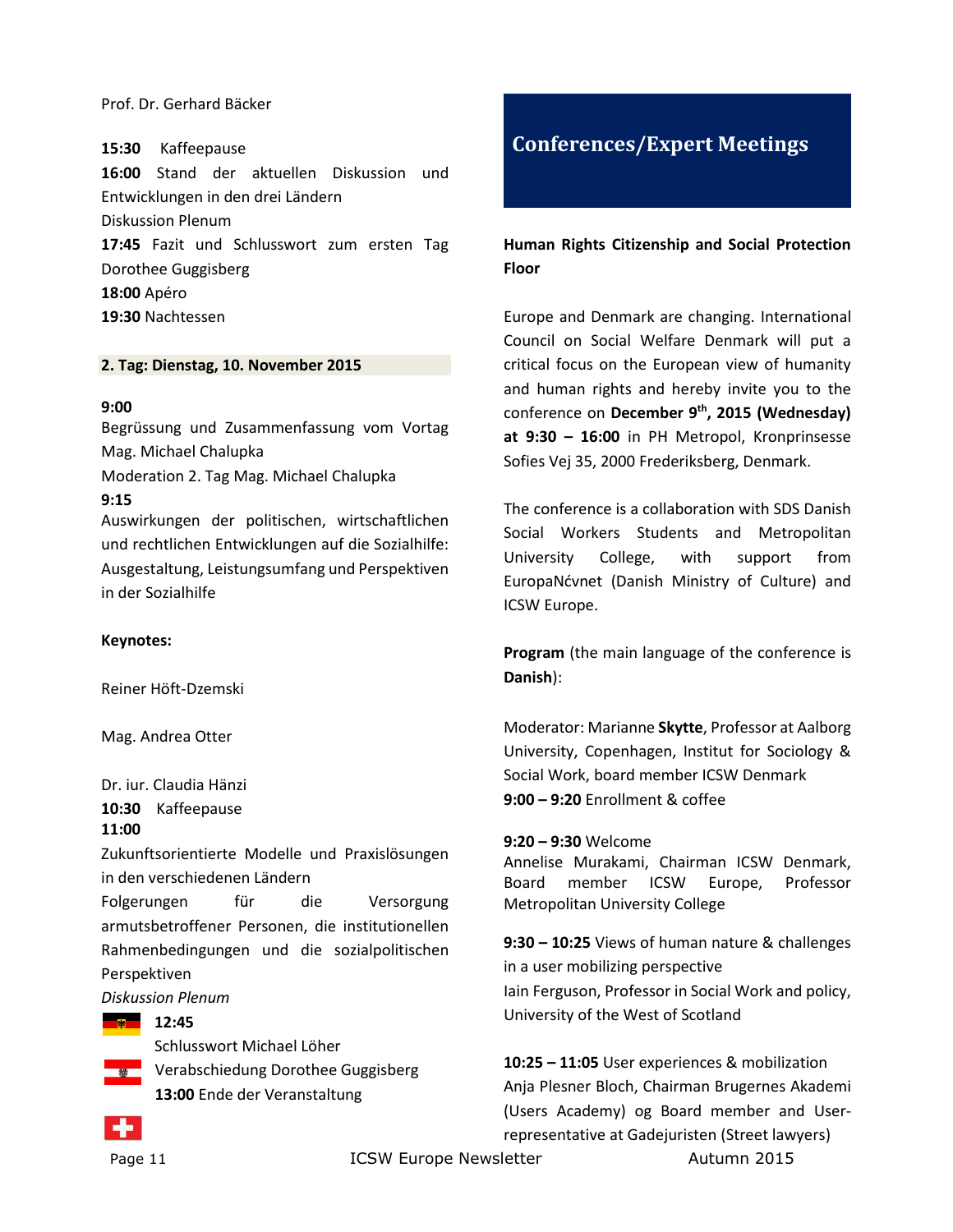#### **11:05 – 11:15** Break

**11:15 – 12:00** Empirical findings - Global Social Agenda – Europe

Kerstin Svensson, Professor at Lund University The European Observatory, ENSACT is part of The Global Agenda in cooperation with IASSW, ICSW og IFSW

**12:00 – 12:20** Catch-up & intro for workshops Marianne Skytte, Professor at Aalborg University, Copenhagen, Institut for Sociology & Social Work

**12:20** Lunch

#### **13:15 – 15:15** Workshops

The afternoon consists of workshops focusing on human rights, citizenship and Social Protection Floor

*Leading the workshops:*

**Workshop A**: Mandana Zarrehparvar, Institute for Human Rights, Denmark

*Results from peoples-hearings, including Greenland, Faroe Islands and the Grenlandic population in a European perspective*

**Workshop B**: Annelise Murakami, Professor Metropolitan University College, board member ICSW Europe

*EUs strategy on Social Investments and NGO strategy on Social Protection Floors – promoting human rights and citizenship?*

**Workshop C**: Ole Hammer, journalist and author *Democracy and minority positions, marginalization and out-bordering specific groups of citizens*

**Workshop D**: Michael Lodberg Olsen, Social Entrepreneur, ILLEGAL etc.

*Danish and European experiences on innovation and mobilization of users*

**15:15 – 15:45** Workshop results

*Conference fee:* Price: kr. 250,- Students, unemployed and pensionnaires kr. 0,- SWIFT code: MEKUDK21 IBAN: DK3084010001107640

*Sign up:* Email: post@socialpolitisk-forening.dk Please note in which workshop you wish to participate.

\_\_\_\_\_\_\_\_\_\_\_\_\_\_\_\_\_\_\_\_\_\_\_\_\_\_\_\_\_\_\_\_\_\_\_\_\_\_\_\_



**2016 Joint World Conference on Social Work, Education and Social Development (SWSD)** will be held in Seoul, Korea on **27th – 30th June, 2016**.

ICSW Europe will be represented by **Miloslav Hettes** (ICSW Europe President), **Philippe Steck** (ICSW France), **Elli Aaltonen** (CSW Finland), **Annelise Murakami** (CSW Denmark), **Thomas Goldberg** (ICSW Sweden).

#### *Session Title:*

**Migration and Social Protection Floors in Time of Crises**

#### *Session Description*

Europe has a challenge how to combine migration flows with ageing and future shortage of labour skill. Immigrants have their human and social rights. Europe does not use all international human rights instruments. Refugee crisis is also the result of previous wrong decisions. Social

Page 12 **ICSW Europe Newsletter** Autumn 2015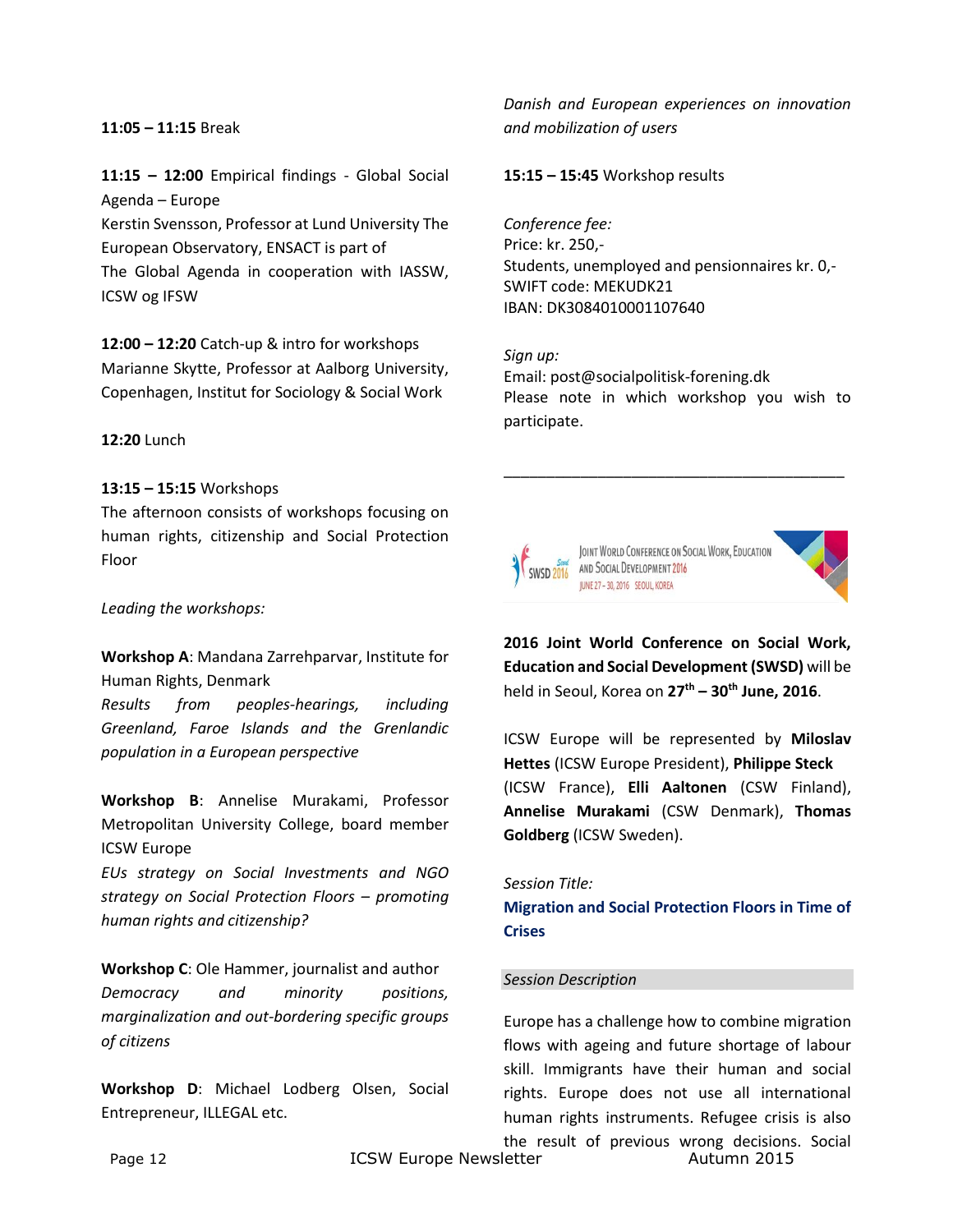justice is not only for people born in EU. Social protection is a universal right which is now completed with right of guaranteed minimum. No punishment is entitled in case of human rights giving. Europe has to take its part of responsibility. There will be no full well-being in Europe, while other parts of the World suffer. Target audience includes social workers, decision makers, academicians, educators etc.

#### S *Synopses*

Migration Problems in Europe. Universal social cover is an essential element of Social Protection Floors. SPFs must also apply to all residents, no matter of country of origin. Immigrants have to have guaranteed access to social protection that relies on humanitarian considerations. Humanity and solidarity cannot be punished as it happens frequently in many cases.

Miloslav Hettes, ICSW Europe President

The European Union has a population of 509 million. This includes 33 million foreigners: 22 million Africans or Asians, 11 million Europeans, from Eastern Europe, who are not EU citizens. In 2014, the country that took in the most migrants was Germany (465,000), followed by France (256,000) and Spain (216,000). Social Security entitlements continue to be determined by each individual EU member State. However, European directives from 1971 on free circulation in Europe, and especially the Pinna case law from 1986, provide a non-negligible framework. Entitlement decisions for political refugees require faster action.

#### Philippe Steck, ICSW France

Is Europe full of walls? The presentation opens the situation to migration nowadays. What kind of change in attitudes and politics is going on, example in Finland? Which are the possibilities through Social protection floor Initiative to support positive development? Social state in many countries is in crisis because of bad financial situation and high unemployment rate. This reflects also to attitudes of politicians and citizens. People are less unwilling to take responsibility for others and especially for migrants. Many European countries have started to build walls to their boarders.

Elli Aaltonen, ICSW Finland

Refugee Crisis in Europe. Europe has for centuries been characterized by migration and moving. The background has been due to poverty, war etc. New political crisis in Europe? and wars? created refugee flows, many of which settled in Europe. Especially the group of migrants with so called third world background has challenged this construction of a national idea. Discussions of human rights, closing borders, regulate national legislation are current and rather disturbing. The thought of dignity and worth is being seriously challenged. How does the civil society respond, the professions and the political system? Annelise Murakami, ICSW Denmark

Support for Foreign EU Migrants in Sweden. Sweden is one of the European countries that takes in high amounts of asylum seekers. Another group in need of special support are the foreign EU citizens and third - country nationals with permanent residence. A life in poverty, homelessness and unemployment is quite common in that group. They do not have access to the Swedish social welfare system and social services agencies are not equipped to meet their needs. These challenges are now focused upon in Sweden and they have to be handled locally and within the European Union. homas Goldberg, ICSW Sweden

(For key dates of the conference see: [http://www.swsd2016.org/eng/index.php\)](http://www.swsd2016.org/eng/index.php)